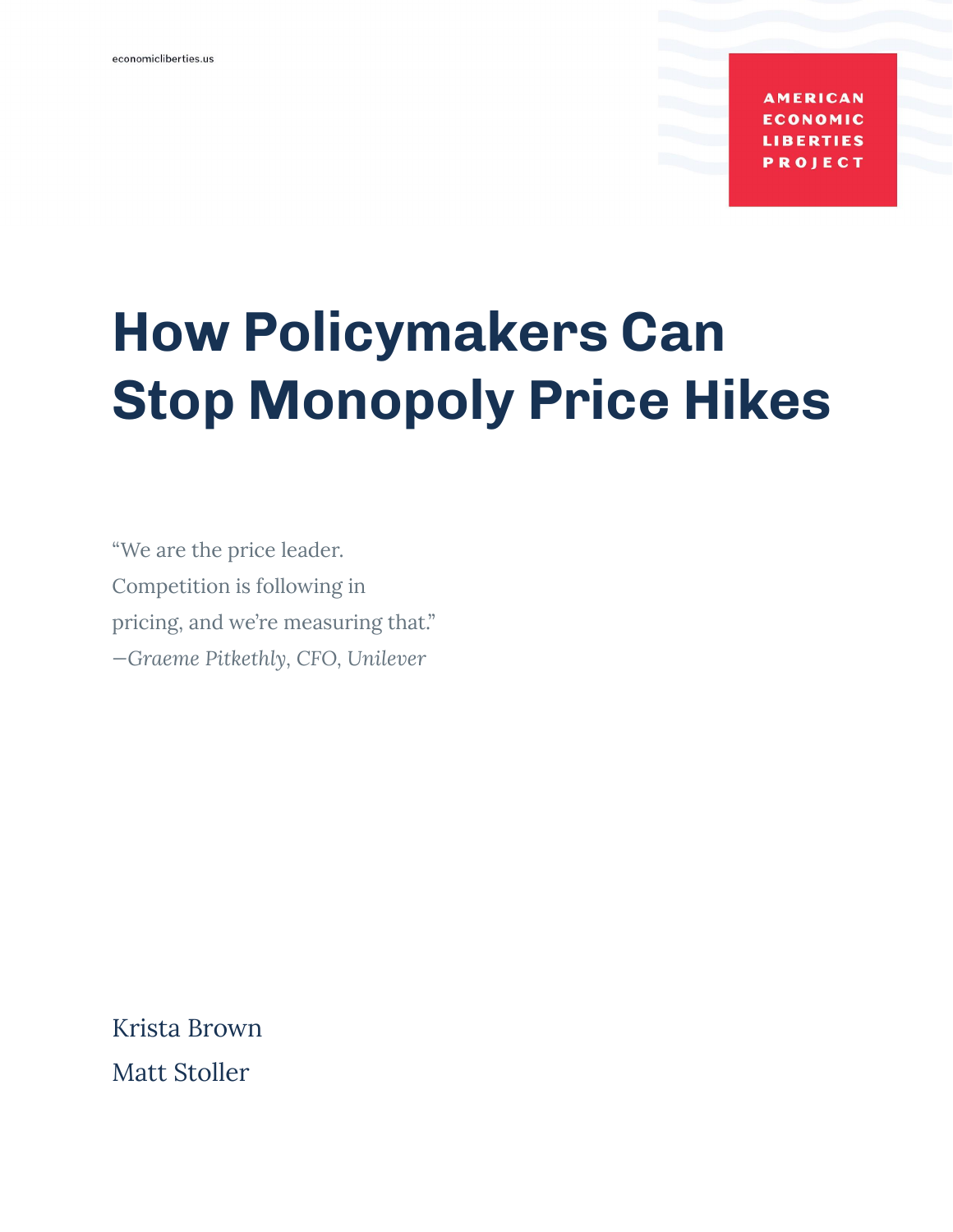## **ABOUT THE AUTHORS**

**KRISTA BROWN** is a Senior Policy Analyst at the American Economic Liberties Project, where she focuses on studying the impacts of monopoly power on technology, data, and finance. Previously, Krista served as a researcher at the Open Markets Institute and an analyst at Future\Perfect Ventures.

**\_\_\_\_\_\_\_\_\_\_\_\_\_\_\_\_\_\_\_\_\_\_\_\_\_\_\_\_\_\_\_\_\_\_\_\_\_\_\_\_\_\_\_\_\_\_\_\_\_\_\_\_\_\_\_\_\_\_\_\_\_\_\_**

**MATT STOLLER** is the Director of Research at the American Economic Liberties Project. He is the author of the Simon and Schuster book "Goliath: The Hundred Year War Between [Monopoly](https://www.simonandschuster.com/books/Goliath/Matt-Stoller/9781501183089) Power and [Democracy](https://www.simonandschuster.com/books/Goliath/Matt-Stoller/9781501183089)."

\* \* \*

## **ACKNOWLEDGEMENTS**

For generously providing expert insight, the Economic Liberties team would like to thank Eric Cramer, Alex Harman, Robert Lande, Reed Showalter, and Hal Singer.

**\_\_\_\_\_\_\_\_\_\_\_\_\_\_\_\_\_\_\_\_\_\_\_\_\_\_\_\_\_\_\_\_\_\_\_\_\_\_\_\_\_\_\_\_\_\_\_\_\_\_\_\_\_\_\_\_\_\_\_\_\_\_\_**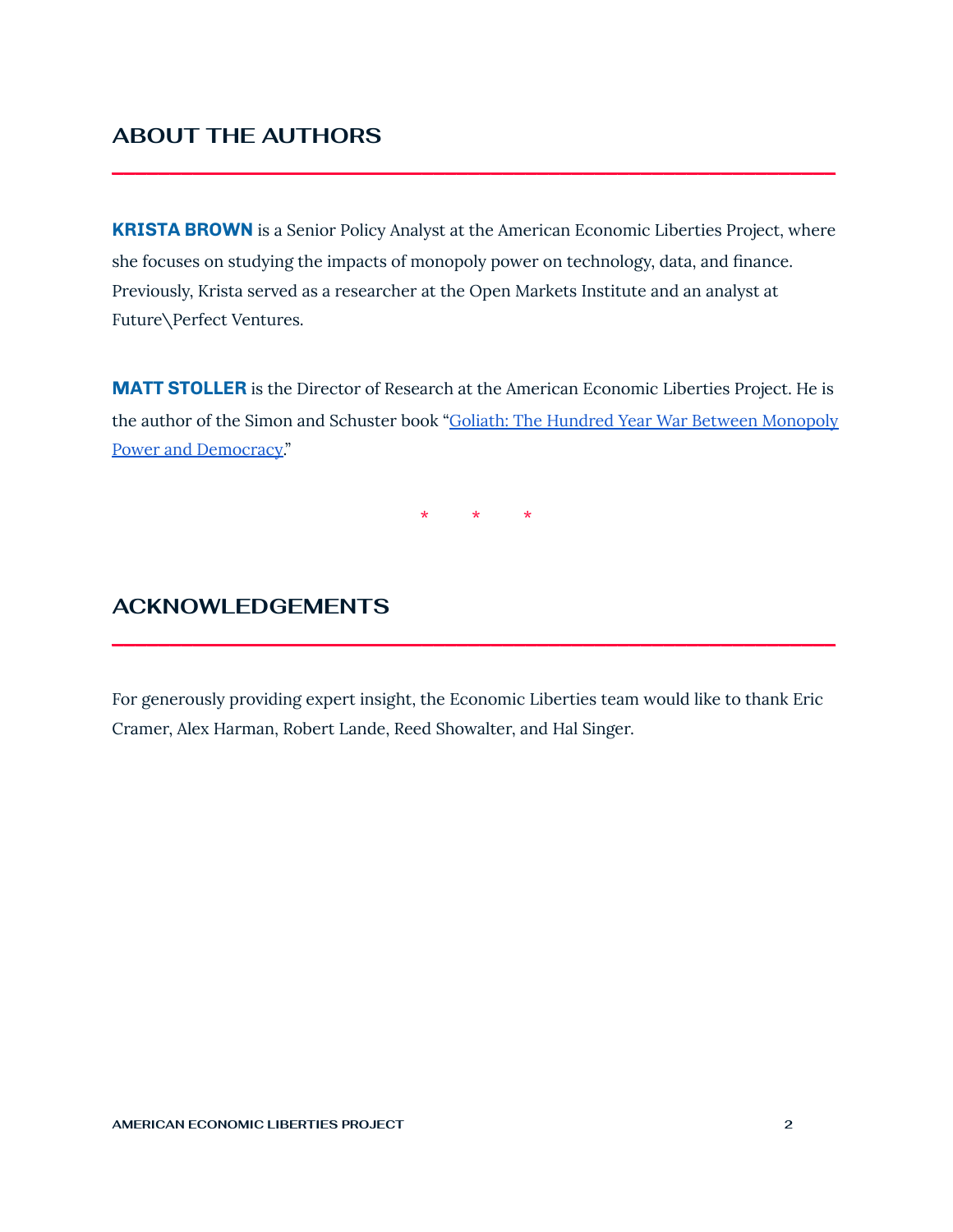### **INTRODUCTION**

Prices are rising across the board, generating anger and frustration among voters. Price hikes have many causes, such as COVID-related supply shocks and the war in Ukraine. But one accelerant of inflation – price hikes from profiteering among dominant firms – stands out. American corporate profits have skyrocketed from \$1 trillion in 2019 to \$1.7 trillion in 2021,<sup>1</sup> with profit margin expansion from "pricing power" as a key story Wall Street analysts are telling.<sup>2</sup> This profit margin expansion is concentrated among large firms in dominant industries, not smaller firms without bargaining power. This proposal will describe the legal context that enables this profiteering by monopolists, and show how a simple tweak to price-fixing laws would help end this profit-price spiral.

**\_\_\_\_\_\_\_\_\_\_\_\_\_\_\_\_\_\_\_\_\_\_\_\_\_\_\_\_\_\_\_\_\_\_\_\_\_\_\_\_\_\_\_\_\_\_\_\_\_\_\_\_\_\_\_\_\_\_\_\_\_\_\_**

CEOs regularly brag about their pricing power on investor calls, which can be a signal to competitors to keep prices high and create a "shared monopoly" in an industry. Traditionally, antitrust enforcers would see such rhetoric as an invitation to investigate firms for price-fixing. However, laws against price-fixing have been watered down by the courts, with one result being the endless parade of executives talking about price increases, and the acceleration of inflation due to this profiteering in concentrated industries. While most policies to address inflation will take time, policymakers can change laws around price-fixing among firms in highly concentrated industries, which will instantly caution firms against this collusive pricing behavior that results in higher prices and excess profits.

America's concentration problem is well-documented. 75% of U.S. industries have become more concentrated since 2000 due to lax enforcement of antitrust laws.<sup>3</sup> Firms in highly concentrated industries can engage in coordinated price hikes and/or wage suppression without triggering obvious alarm among antitrust enforcers. Consider behavior in the insulin market, with 13 tandem price increases between Sanofi and Novo Nordisk between 2009 and

<sup>&</sup>lt;sup>1</sup> St. Louis Federal Reserve, Federal Reserve Economic Data, Nonfinancial Corporate Business: Profits After Tax. <https://fred.stlouisfed.org/series/NFCPATAX>

<sup>2</sup> Bloomberg, "The Bull Market Keeps Running Thanks to Growing Profit Forecasts," December 28, 2021.

[https://www.bloomberg.com/news/articles/2021-12-28/big-s-p-500-bull-case-lives-on-in-unwavering-profit-forecasts?s](https://www.bloomberg.com/news/articles/2021-12-28/big-s-p-500-bull-case-lives-on-in-unwavering-profit-forecasts?sref=q0qR8k34) [ref=q0qR8k34](https://www.bloomberg.com/news/articles/2021-12-28/big-s-p-500-bull-case-lives-on-in-unwavering-profit-forecasts?sref=q0qR8k34)

<sup>&</sup>lt;sup>3</sup> Gustavo Grullon, Yelena Larkin, Roni Michaely, Are US Industries Becoming More Concentrated?, Review of Finance, Volume 23, Issue 4, July 2019, Pages 697–743, <https://doi.org/10.1093/rof/rfz007>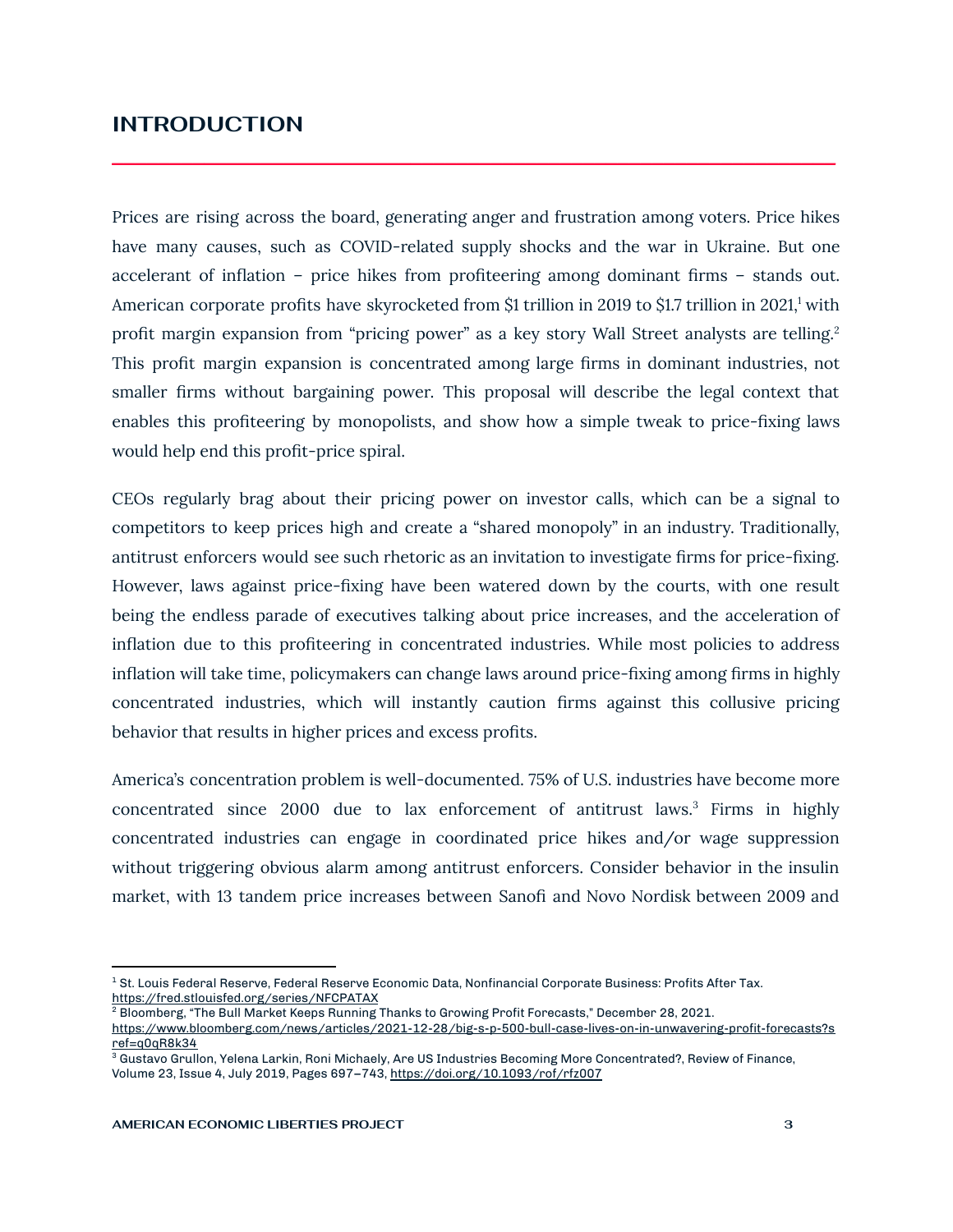2016, most within 24 hours of each other.<sup>4</sup> This kind of behavior is also apparent in markets for everything from DRAM chips and titanium dioxide to containerboard. Rarely are coordinated price increases primarily motivated by changes in supply or demand. Yet with court decisions such as *Valspar Corp. v. Du Pont*, 873 F.3d 185 (2017) and *Indirect Purchaser v. Samsung Elecs. Co.*, No. 21-15125 (D.C., 2022), this behavior is effectively presumed legal.

Courts have determined that parties injured by collusive activity must provide exceptional evidence that the collusion was explicit, and not the result of "tacit collusion" or "conscious parallelism," before even getting the opportunity to conduct in-depth factual discovery. This standard means such cases rarely survive a motion to dismiss or motion to summary judgment, thus blocking credible price-fixing cases. See *Bell Atl. Corp. v. Twombly,* 550 U.S. 544 (2007).

The following legal proposal hits the profit-price spiral in a number of ways. Sometimes unfair price hikes happen because companies in concentrated industries can collectively increase how much they charge for products without ever specifically agreeing to do so. Sometimes low wages occur because these same companies can collectively agree to suppress wages based on indirect communication.<sup>5</sup> Sometimes unfair price hikes happen because courts prematurely dismiss cases alleging collusion. And sometimes unfair price hikes happen because whistleblowers are too afraid of retribution to come forward. This draft legislation will provide enforcers with the tools necessary to address tacit and explicit forms of price-fixing collusion in all these situations.

#### **The proposed law has five parts:**

*First*, the Act would simplify the process of proving a price-fixing conspiracy by shifting the burden of proof on defendants who engage in parallel pricing and other conduct consistent with conspiracy to show that they are not, in fact, working to fix prices.

*Second*, the Act would fill an important gap in the law, namely, where plaintiffs allege circumstantial evidence of collusion, but where such evidence may be consistent with "conscious parallelism." The Supreme Court has decided that such cases may typically be

<sup>4</sup> Request for Study and Investigation into the Market Structure of the Insulin Industry and Potential Collusion Between Insulin Manufacturers, March 10, 2021.

<sup>5</sup> Matt Stoller, "Monopolies Take a Fifth of Your Wages," BIG, March 7, 2022. <https://mattstoller.substack.com/p/monopolies-take-a-fifth-of-your-wages?s=r> [https://www.economicliberties.us/wp-content/uploads/2021/03/Insulin\\_Investigation\\_FTCLetter.pdf](https://www.economicliberties.us/wp-content/uploads/2021/03/Insulin_Investigation_FTCLetter.pdf)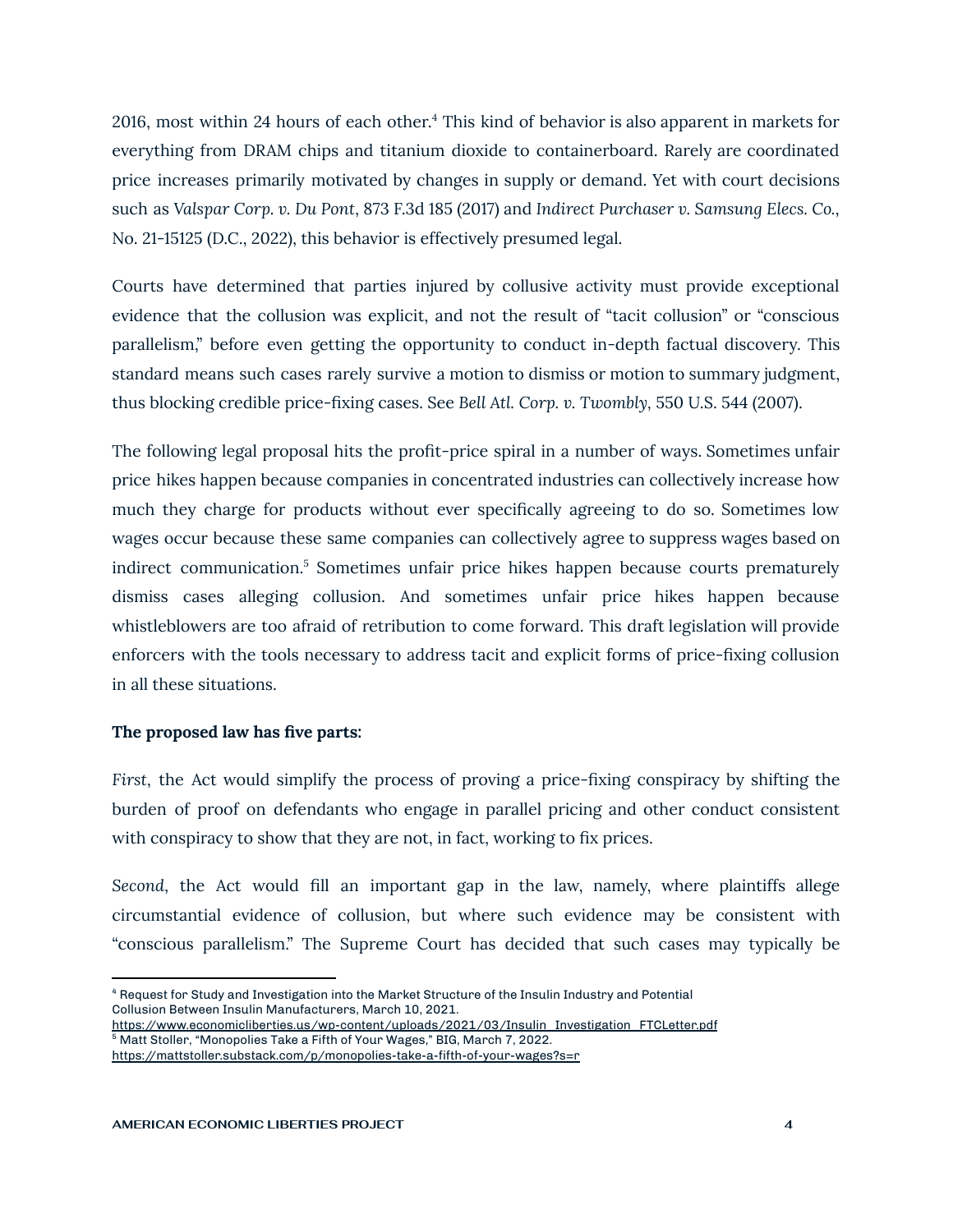dismissed before any discovery or trial. This legislation corrects this error, and confirms that plaintiffs' cases may survive motions to dismiss or motions for summary judgment where plaintiffs allege circumstantial evidence of collusion.

*Third*, the Act would confirm for courts that defendants who violate price-fixing laws may be barred from working in the industries in which they broke the law, either indefinitely or for a period of time.

*Fourth*, the Act would prevent plaintiffs from being forced to pursue allegations of violations of the price-fixing laws through arbitration, rather than litigation.

*Fifth*, the Act would broaden a whistleblower program for those who see companies conspiring to violate the antitrust laws. This whistleblower protection, modeled after that created for the Securities and Exchange Commission in the wake of the financial crisis, would prohibit companies, their customers, or their suppliers, from retaliating against those who complain about allegedly illegal conduct. It would also entitle whistleblowers to a portion of companies' fines that result from their disclosures.

\* \* \*

## **SECTION-BY-SECTION ANALYSIS**

- **Sections 1 and 2** title the bill and describe its purpose.
- **Section 3** adds four new subsections to Section 1 of the Sherman Act, which prohibits price-fixing conspiracies:

**\_\_\_\_\_\_\_\_\_\_\_\_\_\_\_\_\_\_\_\_\_\_\_\_\_\_\_\_\_\_\_\_\_\_\_\_\_\_\_\_\_\_\_\_\_\_\_\_\_\_\_\_\_\_\_\_\_\_\_\_\_\_\_**

o **Section 1a** shifts the burden in proving certain price-fixing conspiracies. Under it, a price-fixing conspiracy is presumed when a defendant engages in parallel pricing with a competitor, coupled with other behavior suggestive of a conspiracy. A defendant may overcome this presumption with evidence that no such coordination occurred.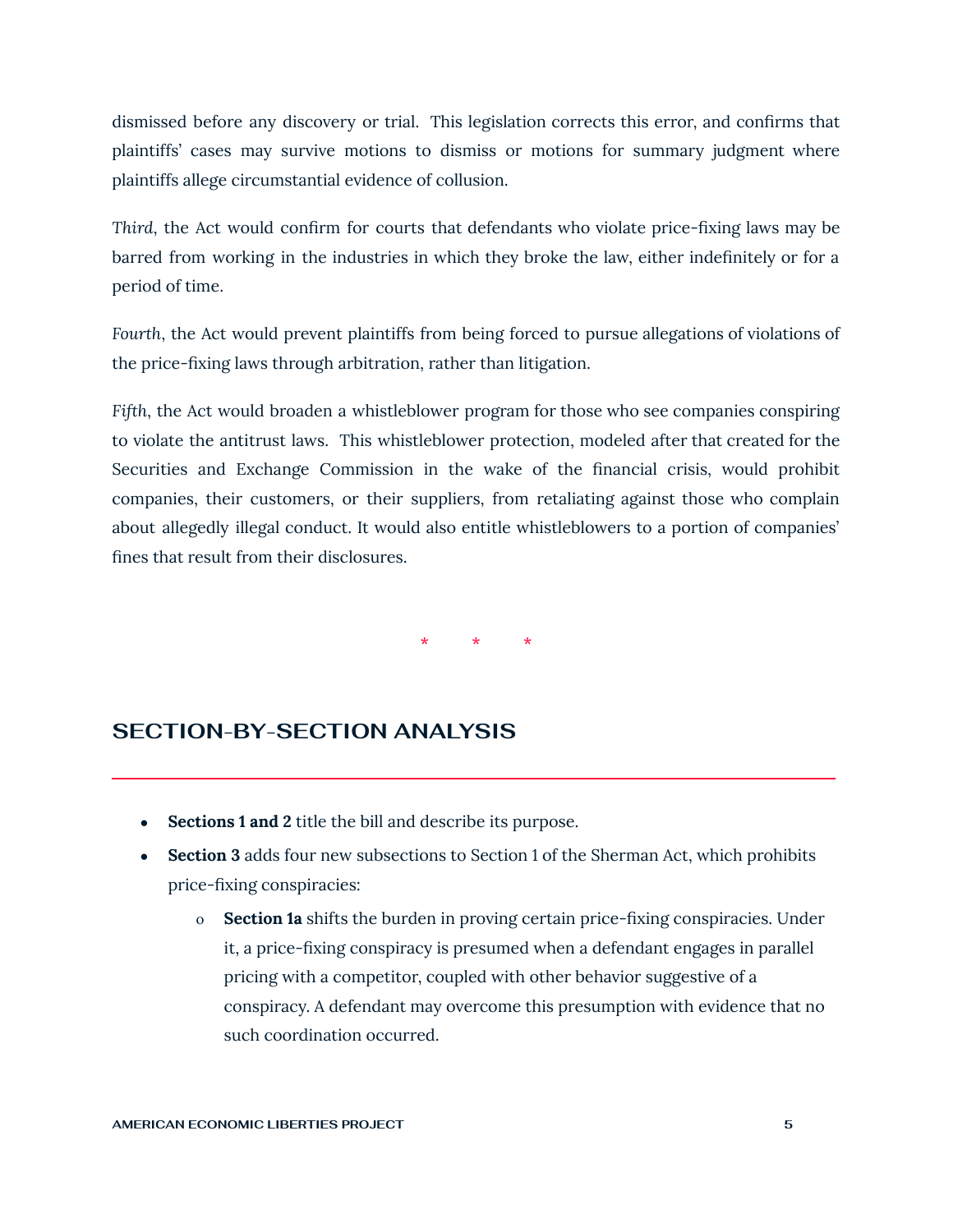- o **Section 1b** clarifies that it is sufficient to survive a motion to dismiss or motion for summary judgment if a plaintiff plausibly alleges any of the behaviors described in Section 1a.
- o **Section 1c** confirms the power of courts to bar people who violate the price-fixing laws from returning to the industries in which they committed their violations.
- o **Section 1d** prohibits plaintiffs from being forced to pursue claims of violations of this section through arbitration, rather than through litigation.
- **Section 4** establishes a program for whistleblowers to alert the government to potential violations of the antitrust laws. In cases in which the antitrust agencies recover money as a result of information shared, whistleblowers will be entitled to up to thirty percent of the award. The section also prohibits companies from taking retaliatory actions against whistleblowers, or from suppliers or buyers from doing the same against whistleblowers or their employers. The section replaces an earlier whistleblower program, established in 2020, that was limited to criminal violations of a subset of antitrust laws.
- **Section 5** requires the Department of Justice and FTC to promulgate regulations implementing the provisions of the previous sections, and clarifies that whistleblowers who act before the rulemaking is completed may still be entitled to compensation.

\* \* \*

**\_\_\_\_\_\_\_\_\_\_\_\_\_\_\_\_\_\_\_\_\_\_\_\_\_\_\_\_\_\_\_\_\_\_\_\_\_\_\_\_\_\_\_\_\_\_\_\_\_\_\_\_\_\_\_\_\_\_\_\_\_\_\_**

## **MODEL LEGISLATION**

#### **SEC. 1. SHORT TITLE.**

This Act may be cited as the "Stop Big Business Price-Fixing Act"

#### **SEC. 2. FINDINGS.**

Congress finds the following: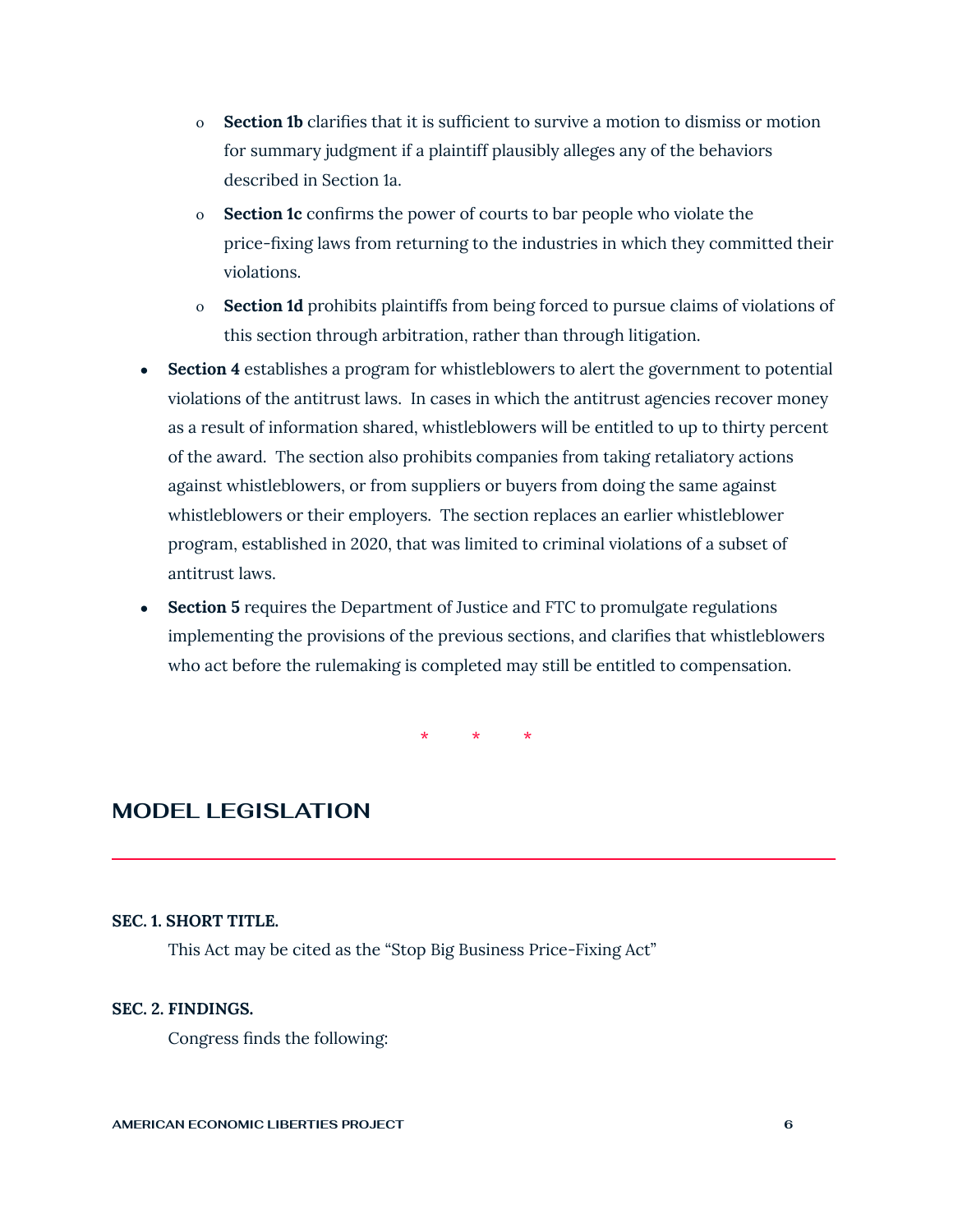(1) Meritorious claims of price-fixing have been dismissed despite strong circumstantial evidence that coordination among defendants occurred. In cases where there is strong circumstantial evidence to suggest that a conspiracy happened, the burden should rest on defendants to prove that there was no violation of the antitrust laws.

(2) In numerous cases, federal courts have held that allegations, taken as a whole, as consistent with "conscious parallelism" as with collusion are generally insufficient to survive a motion to dismiss or motion for summary judgment. *See, e.g.*, *Monsanto Co. v. Spray-Rite Serv. Corp.*, 465 U.S. 752, 761 (1984); *Brooke Grp. Ltd. v. Brown & Williamson Tobacco Corp.*, 509 U.S. 209, 227 (1993); *In re Baby Food Antitrust Litig.*, 166 F.3d 112 (3d Cir. 1999); *In re Chocolate Confectionary Antitrust Litig.*, 801 F.3d 383 (3d Cir. 2015); *Valspar Corp. v. E.I. DuPont De Nemours and Co.*, 873 F.3d 185 (3d Cir. 2017); *Kleen Prods. LLC v. Georgia-Pacific LLC*, 910 F.3d 927 (7th Cir. 2018); *In re Dynamic Random Access Memory (DRAM) Indirect Purchaser Antitrust Litig.*, No. 21-15125, 2022 WL 665236 (9th Cir. Mar. 7, 2022). These decisions offer a crabbed interpretation of the Sherman Act, and prevent meritorious price-fixing cases from advancing to trial and judgment.

(3) Whistleblowers who allege violations of the antitrust laws are inadequately protected from retaliation by their employers, suppliers, and customers, and have no opportunity to share in any damages that may result. This discourages people who know about antitrust violations from reporting them.

#### **SEC. 3. CIRCUMSTANTIAL EVIDENCE OF CONSPIRACY.**

(a) IN GENERAL.— Chapter 1, title 15, United States Code is amended by inserting after section 1 the following:

"SEC. 1a. CIRCUMSTANTIAL EVIDENCE OF CONSPIRACY.

"(a) DEFINITIONS.—In this section the following definitions shall apply:

"(1) PREDISPUTE ARBITRATION AGREEMENT.—The term 'predispute arbitration agreement' means any agreement to arbitrate a dispute that had not yet arisen at the time of the making of the agreement.

"(2) PREDISPUTE JOINT-ACTION WAIVER.—The term 'predispute joint-action waiver' means an agreement, whether or not part of a predispute arbitration agreement, that would prohibit, or waive the right of, one of the parties to the agreement to participate in a joint, class, or collective action in a judicial, arbitral, administrative, or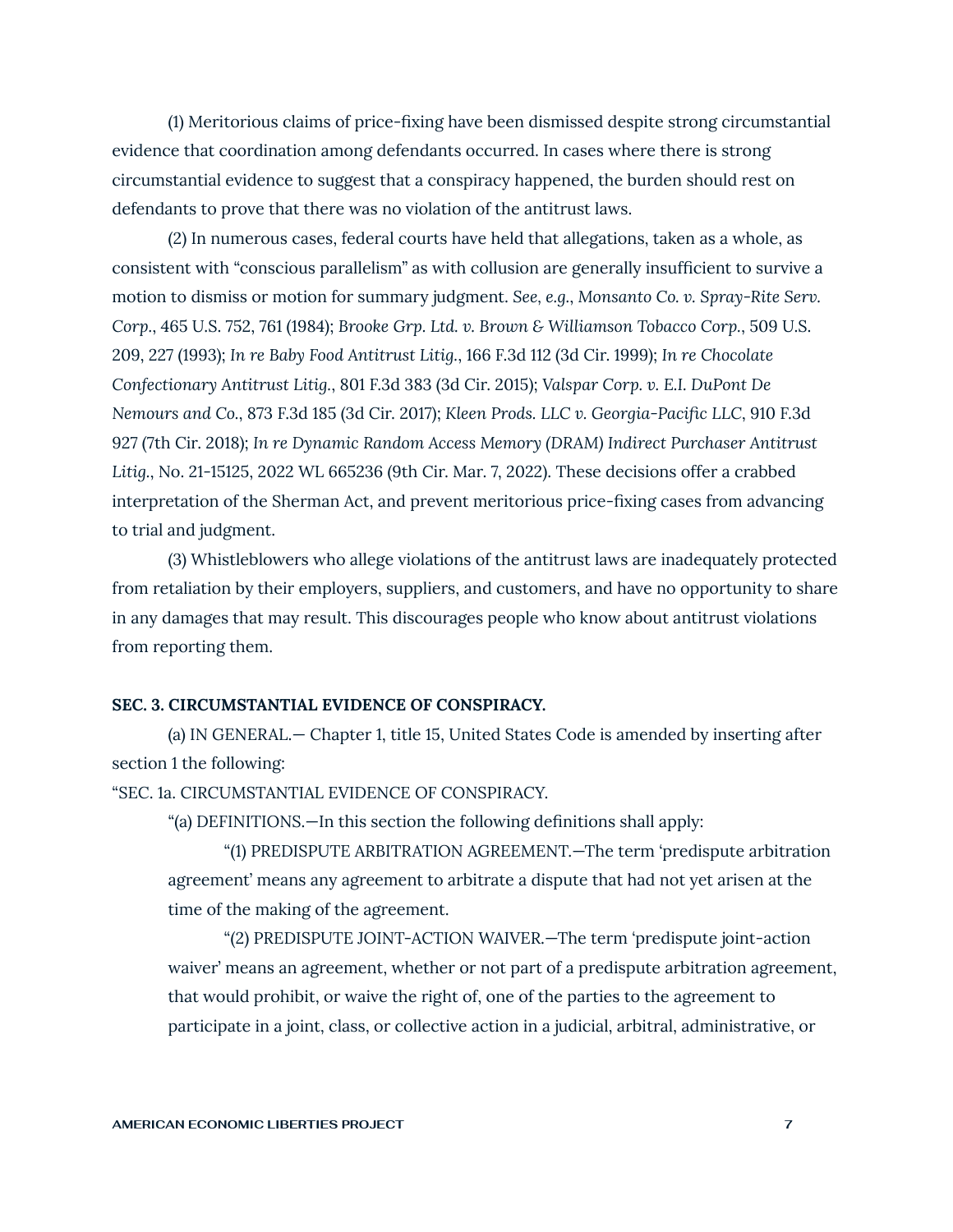other forum, concerning a dispute that has not yet arisen at the time of the making of the agreement.

"(b) PRESUMPTION OF CONSPIRACY.—

"(1) A court shall presume that a defendant violated section 1 of this chapter when, for the market in which the alleged violation occurred:

"(A) Either:

"(i) The defendant raised the price of its product no more than 200 days before or after another defendant raised the price of its product; or

"(ii) It is more likely than not that an agreement exists with the defendant to raise the price of its product more than 200 days before or after another defendant raised the price of its product; and "(B) Either:

"(i) The defendant invited another defendant to increase the price of its product;

"(ii) The defendant engaged in communications with another defendant that may result in anticompetitive harm, as defined by the Department of Justice and Federal Trade Commission;

"(iii) The defendant engaged in actions that would be against its own interests in the absence of a violation of section 1; or

"(iv) The price of the product in the market in which the alleged violation occurred is above that which would be predicted in absence of a violation of section 1.

"(2) A defendant may rebut this presumption with evidence that it did not engage

in the actions described in section  $1a(b)(1)(A)$  or section  $1a(b)(1)(B)$  of this chapter. "SEC. 1b. INFERENCES OF COLLUSION.

"In a suit alleging a violation of section 1 of this chapter, a court shall not dismiss the suit on a motion to dismiss or motion for summary judgment solely because the conduct alleged is consistent with "tacit collusion," "oligopolistic price coordination," or "conscious parallelism" where the plaintiff has plausibly alleged the actions described in section 1a(b)(1)(A) and any of the actions described in section 1a(b)(1)(B) of this chapter.

"SEC. 1c. INDUSTRY BANS.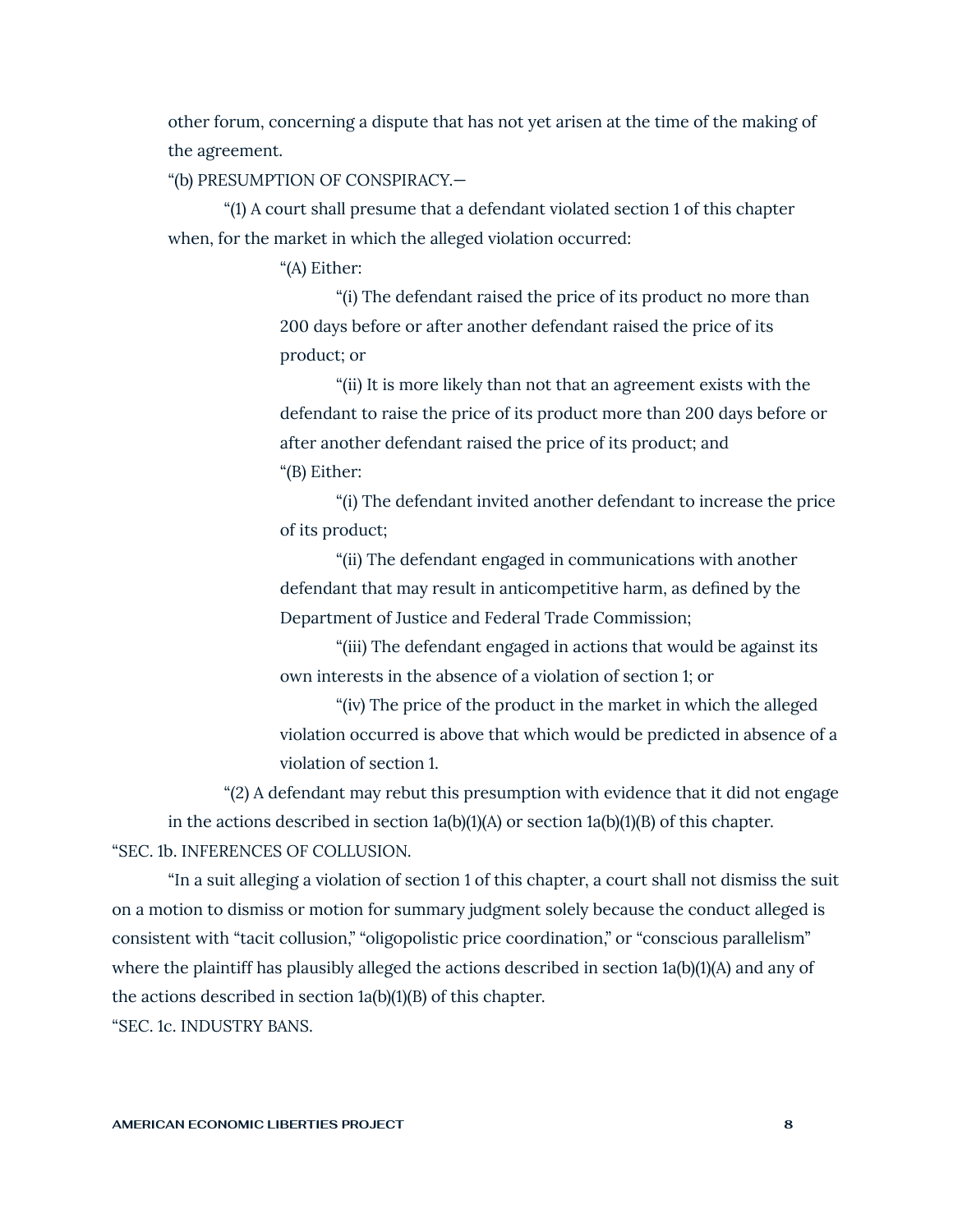"A person who violates this section may, at the discretion of the court, be barred permanently, or for a definite period, from working in the industry in which the violation occurred.

#### "SEC. 1d. INVALIDITY OF PRE-DISPUTE ARBITRATION AGREEMENTS.

"(a) IN GENERAL.—At the election of the person alleging conduct constituting a violation of this section, or the named representative of a class or in a collective action alleging such conduct, no predispute arbitration agreement or predispute joint-action waiver shall be valid or enforceable with respect to a case which is filed under Federal, Tribal, or State law and relates to a violation of this section.

"(b) DETERMINATION OF APPLICABILITY.—An issue as to whether this chapter applies with respect to a dispute shall be determined under Federal law. The applicability of this chapter to an agreement to arbitrate and the validity and enforceability of an agreement to which this chapter applies shall be determined by a court, rather than an arbitrator, irrespective of whether the party resisting arbitration challenges the arbitration agreement specifically or in conjunction with other terms of the contract containing such agreement, and irrespective of whether the agreement purports to delegate such determinations to an arbitrator.".

#### **SEC. 4. WHISTLEBLOWER PROTECTION.**

(a) IN GENERAL.— Chapter 1, title 7a-3, United States Code is struck and replaced with the following:

"SEC. 7a-3. ANTITRUST WHISTLEBLOWER INCENTIVES AND PROTECTION.

"(a) DEFINITIONS.—In this section the following definitions shall apply:

"(1) ADVERSE ACTION.—The term 'adverse action' by an employer means to discharge, demote, suspend, threaten, harass, directly or indirectly, or in any other manner discriminate against, an employee. The term 'adverse action' by a supplier or buyer means to refuse to deal, threaten, harass, directly or indirectly, or in any other manner discriminate against, an individual or an individual's employer.

"(2) COVERED JUDICIAL OR ADMINISTRATIVE ACTION.—The term 'covered judicial or administrative action' means any judicial or administrative action brought by the enforcement agencies under the antitrust laws that results in monetary sanctions.

"(3) ENFORCEMENT AGENCIES.—The term 'enforcement agencies' means the Department of Justice and the Federal Trade Commission, together or separably.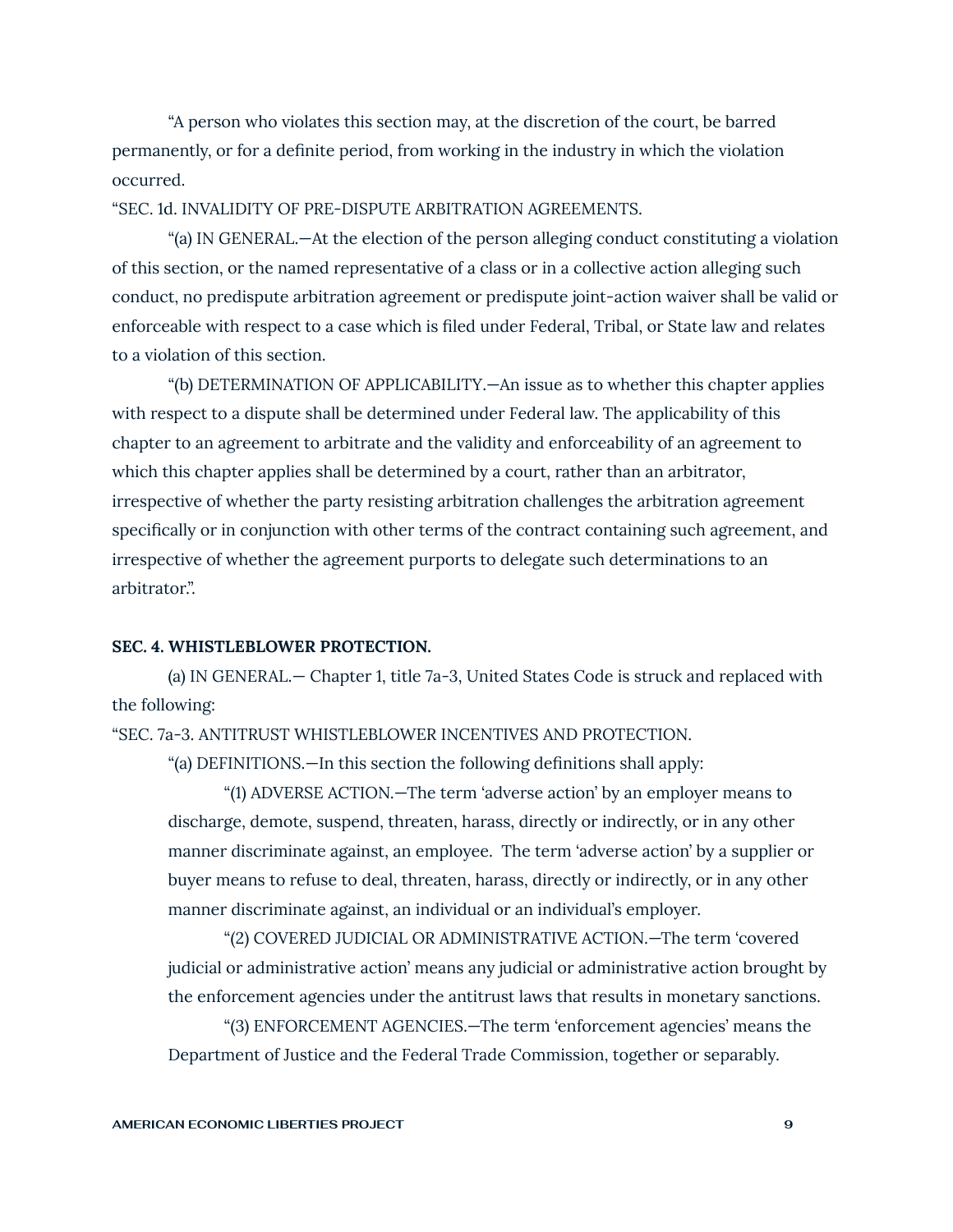"(4) FUND.—The term 'Fund' means the Price-Fixing Consumer Protection Fund.

"(5) ORIGINAL INFORMATION.—The term 'original information' means information that—

"(A) is derived from the independent knowledge or analysis of a whistleblower;

"(B) is not known to the enforcement agencies from any other source, unless the whistleblower is the original source of the information; and

"(C) is not exclusively derived from an allegation made in a judicial or administrative hearing, in a governmental report, hearing, audit, or investigation, or from the news media, unless the whistleblower is a source of the information.

"(6) MONETARY SANCTIONS.—The term 'monetary sanctions', when used with respect to any judicial or administrative action, means any monies, including penalties, disgorgement, and interest, ordered to be paid.

"(7) RELATED ACTION.—The term 'related action', when used with respect to any judicial or administrative action brought by the enforcement agencies under the antitrust laws, means any judicial or administrative action brought by an entity described in subclauses (I) through (VIII) of subsection (h)(2)(D)(i) that is based upon the original information provided by a whistleblower that led to the successful enforcement of the enforcement agencies action.

"(8) WHISTLEBLOWER.—The term 'whistleblower' means any individual who provides, or 2 or more individuals acting jointly who provide, information relating to a violation of the antitrust laws to the enforcement agencies, in a manner established, by rule or regulation, by the enforcement agencies.

"(b) AWARDS.—

"(1) IN GENERAL.—In any covered judicial or administrative action, or related action, the enforcement agencies, under regulations prescribed by the enforcement agencies and subject to subsection (c), shall pay an award or awards to 1 or more whistleblowers who voluntarily provided original information to the enforcement agencies that led to the successful enforcement of the covered judicial or administrative action, or related action, in an aggregate amount equal to—

"(A) not less than 10 percent, in total, of what has been collected of the monetary sanctions imposed in the action or related actions; and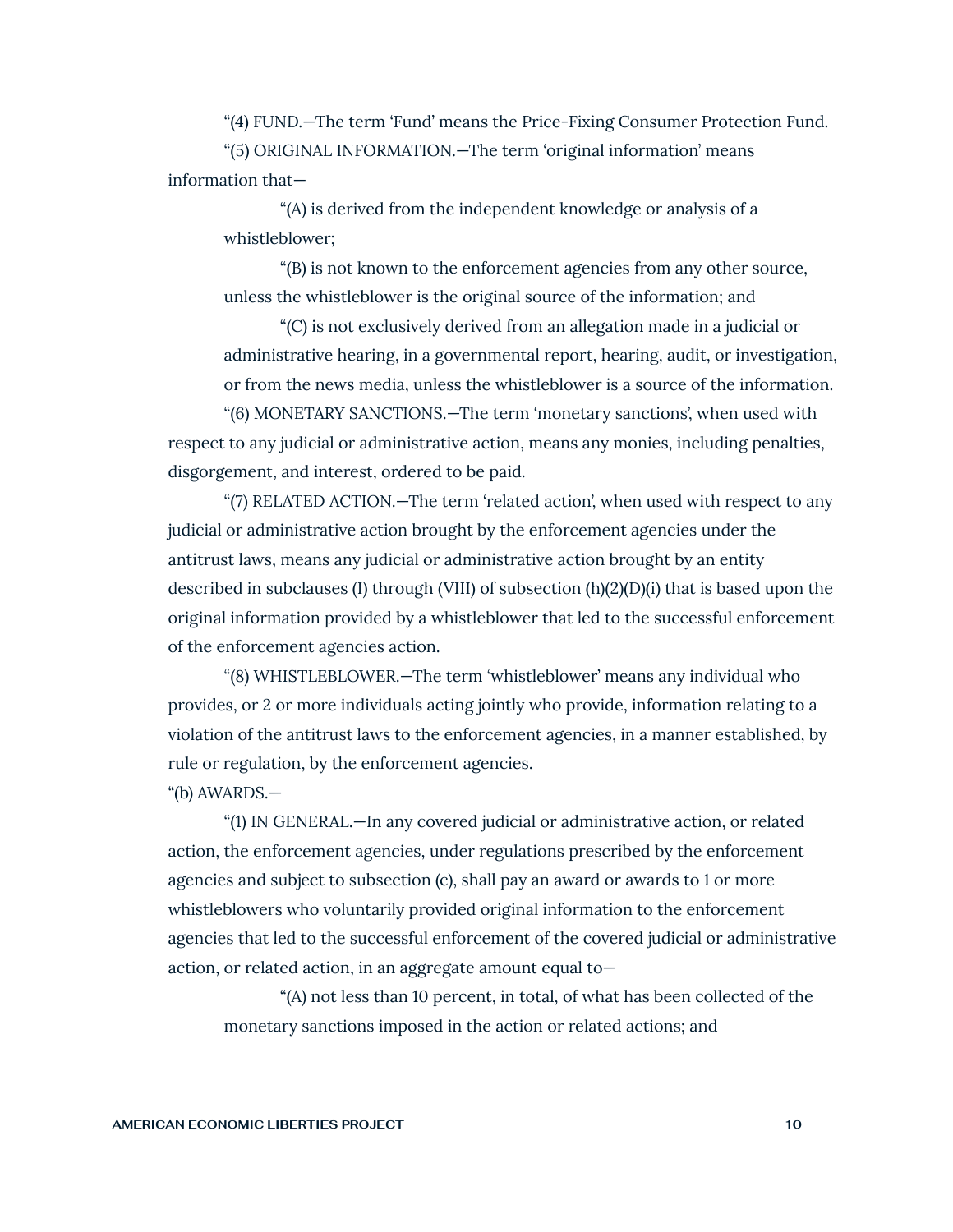"(B) not more than 30 percent, in total, of what has been collected of the monetary sanctions imposed in the action or related actions.

"(2) PAYMENT OF AWARDS.—Any amount paid under paragraph (1) shall be paid from the Fund.

"(c) DETERMINATION OF AMOUNT OF AWARD; DENIAL OF AWARD.—

"(1) DETERMINATION OF AMOUNT OF AWARD.—

"(A) DISCRETION.—The determination of the amount of an award made under subsection (b) shall be in the discretion of the enforcement agencies.

"(B) CRITERIA.—In determining the amount of an award made under subsection (b), the enforcement agencies—

"(i) shall take into consideration—

"(I) the significance of the information provided by the whistleblower to the success of the covered judicial or administrative action;

"(II) the degree of assistance provided by the whistleblower and any legal representative of the whistleblower in a covered judicial or administrative action;

"(III) the programmatic interest of the enforcement agencies in deterring violations of the antitrust laws by making awards to whistleblowers who provide information that lead to the successful enforcement of such laws; and

"(IV) such additional relevant factors as the enforcement agencies may establish by rule or regulation; and

"(ii) shall not take into consideration the balance of the Fund. "(2) DENIAL OF AWARD.—No award under subsection (b) shall be made—

"(A) to any whistleblower who is, or was at the time the whistleblower acquired the original information submitted to the enforcement agencies, a member, officer, or employee of—

"(i) an appropriate regulatory agency;

"(ii) the Department of Justice; or

"(iii) a law enforcement organization;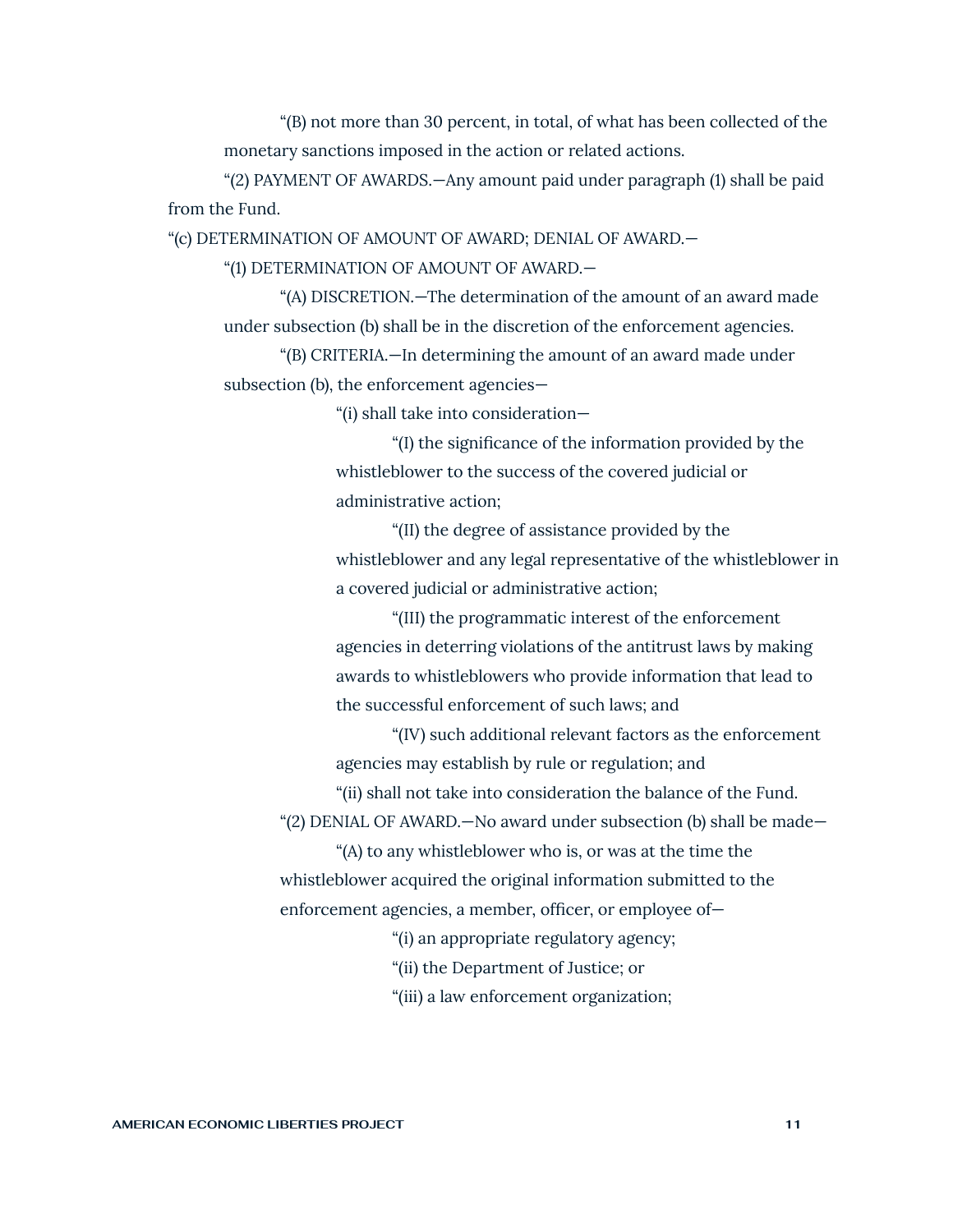"(B) to any whistleblower who is convicted of a criminal violation related to the judicial or administrative action for which the whistleblower otherwise could receive an award under this section; or

"(C) to any whistleblower who fails to submit information to the enforcement agencies in such form as the enforcement agencies may, by rule, require.

"(d) REPRESENTATION.—

"(1) PERMITTED REPRESENTATION.—Any whistleblower who makes a claim for an award under subsection (b) may be represented by counsel.

"(2) REQUIRED REPRESENTATION.—

"(A) IN GENERAL.—Any whistleblower who anonymously makes a claim for an award under subsection (b) shall be represented by counsel if the whistleblower anonymously submits the information upon which the claim is based.

"(B) DISCLOSURE OF IDENTITY.—Prior to the payment of an award, a whistleblower shall disclose the identity of the whistleblower and provide such other information as the enforcement agencies may require, directly or through counsel for the whistleblower.

"(e) NO CONTRACT NECESSARY.—No contract with the enforcement agencies is necessary for any whistleblower to receive an award under subsection (b), unless otherwise required by the enforcement agencies by rule or regulation.

"(f) APPEALS.—Any determination made under this section, including whether, to whom, or in what amount to make awards, shall be in the discretion of the enforcement agencies. Any such determination, except the determination of the amount of an award if the award was made in accordance with subsection (b), may be appealed to the appropriate court of appeals of the United States not more than 30 days after the determination is issued by the enforcement agencies. The court shall review the determination made by the enforcement agencies in accordance with section 706 of title 5, United States Code.

"(g) PRICE-FIXING CONSUMER PROTECTION FUND.—

"(1) FUND ESTABLISHED.—There is established in the Treasury of the United States a fund to be known as the 'Price-Fixing Consumer Protection Fund'.

"(2) USE OF FUND.—The Fund shall be available to the enforcement agencies, without further appropriation or fiscal year limitation, for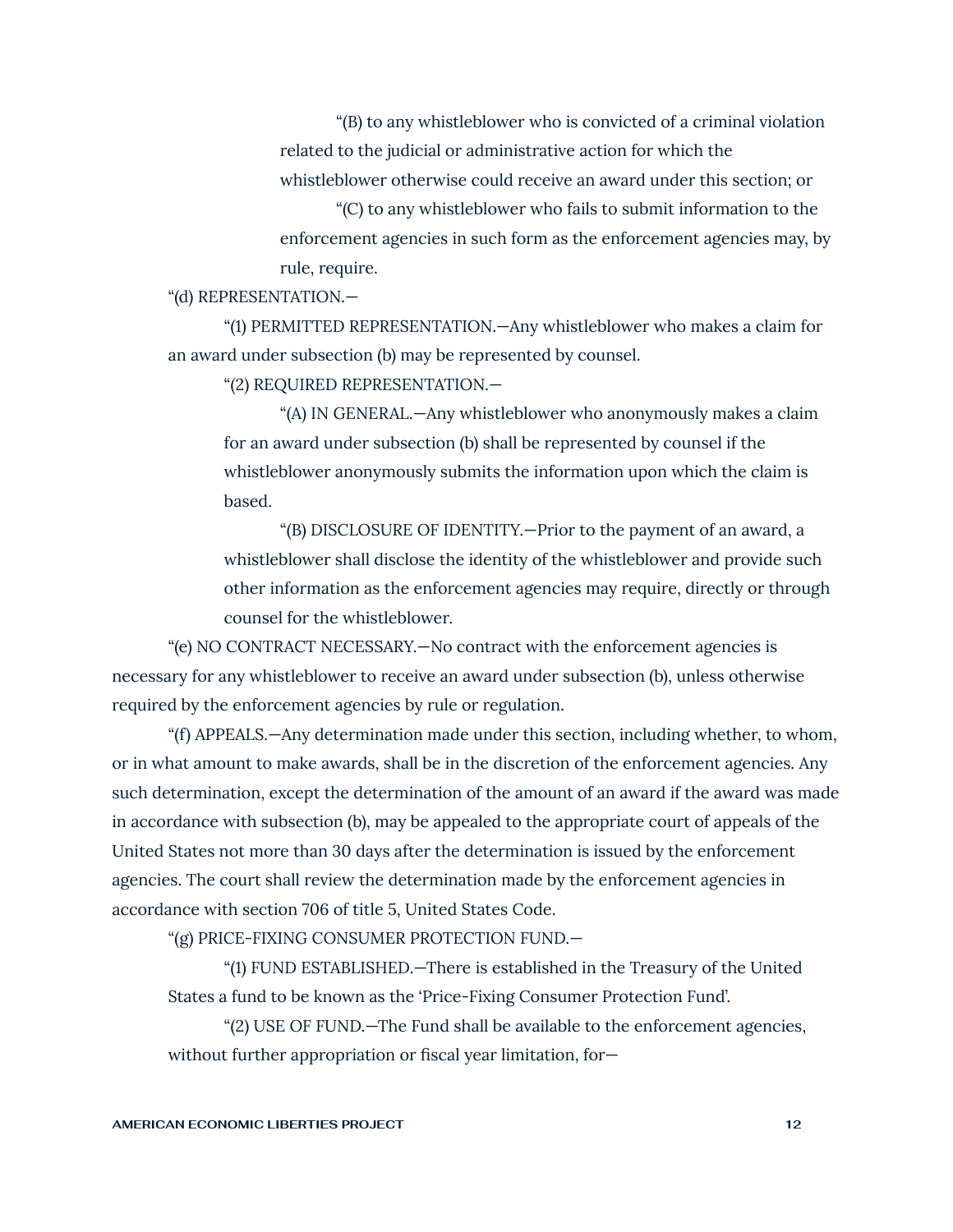"(A) paying awards to whistleblowers as provided in subsection (b); and

"(B) funding the activities of the Inspectors General of the enforcement agencies.

"(3) DEPOSITS AND CREDITS.—

"(A) IN GENERAL.—There shall be deposited into or credited to the Fund an amount equal to—

"(i) any monetary sanction collected by the enforcement agencies in any judicial or administrative action brought by the enforcement agencies under the antitrust laws that is not otherwise distributed to victims of violations of the antitrust laws; and

"(ii) all income from investments made under paragraph (4). "(B) ADDITIONAL AMOUNTS.—If the amounts deposited into or credited to the Fund under subparagraph (A) are not sufficient to satisfy an award made under subsection (b), there shall be deposited into or credited to the Fund an amount equal to the unsatisfied portion of the award from any monetary sanction collected by the enforcement agencies in the covered judicial or administrative action on which the award is based.

"(4) INVESTMENTS.—

"(A) AMOUNTS IN FUND MAY BE INVESTED.—The enforcement agencies may request the Secretary of the Treasury to invest the portion of the Fund that is not, in the discretion of the enforcement agencies, required to meet the current needs of the Fund.

"(B) ELIGIBLE INVESTMENTS.—Investments shall be made by the Secretary of the Treasury in obligations of the United States or obligations that are guaranteed as to principal and interest by the United States, with maturities suitable to the needs of the Fund as determined by the enforcement agencies on the record.

"(C) INTEREST AND PROCEEDS CREDITED.—The interest on, and the proceeds from the sale or redemption of, any obligations held in the Fund shall be credited to the Fund.

"(5) REPORTS TO CONGRESS.—Not later than October 30 of each fiscal year beginning after the date of enactment of this subsection, the enforcement agencies shall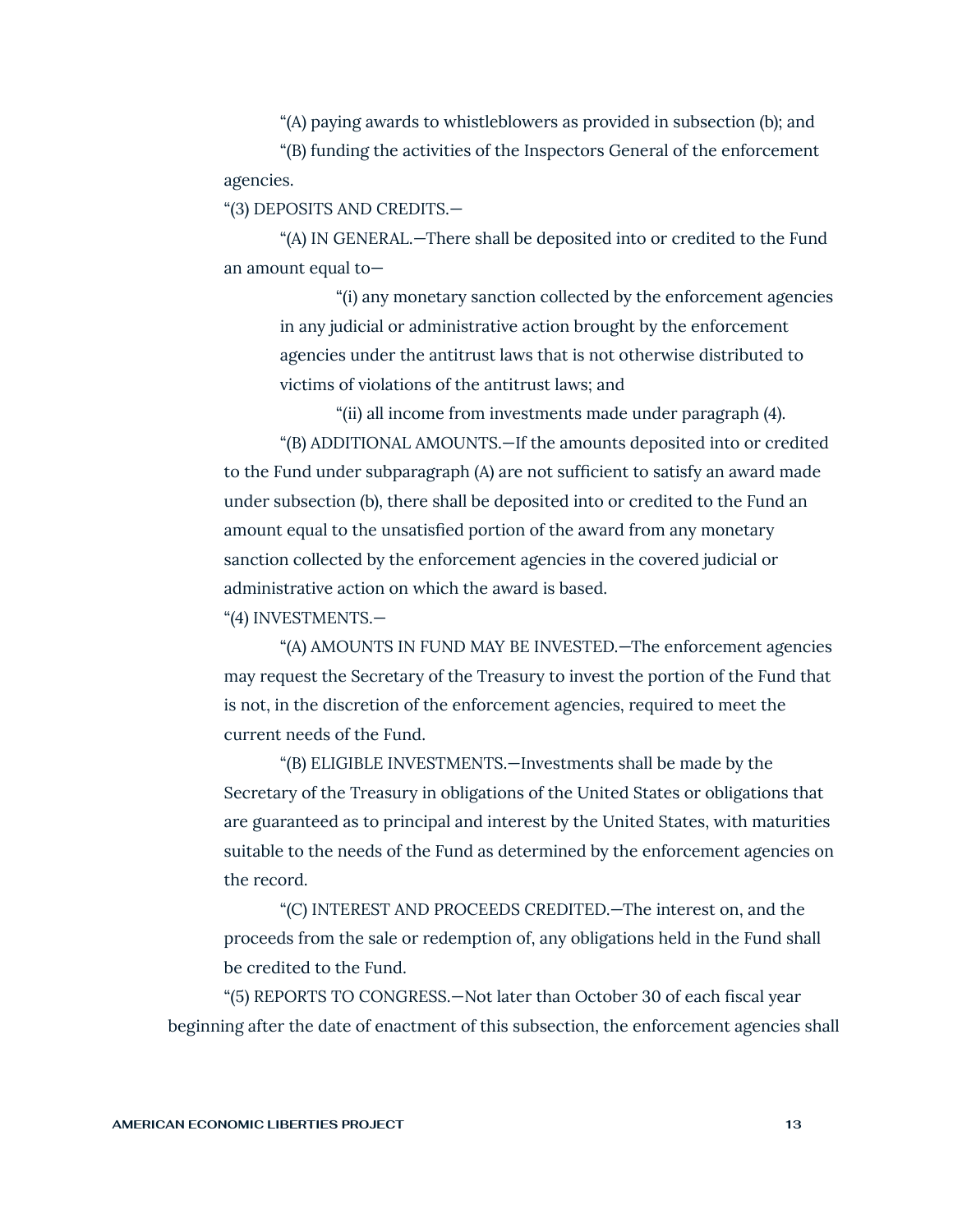submit to the Committees on the Judiciary of the Senate and House of Representatives, a report on—

"(A) the whistleblower award program, established under this section, including—

"(i) a description of the number of awards granted; and

"(ii) the types of cases in which awards were granted during the preceding fiscal year;

"(B) the balance of the Fund at the beginning of the preceding fiscal year;

"(C) the amounts deposited into or credited to the Fund during the preceding fiscal year;

"(D) the amount of earnings on investments made under paragraph (4) during the preceding fiscal year;

"(E) the amount paid from the Fund during the preceding fiscal year to whistleblowers pursuant to subsection (b);

"(F) the balance of the Fund at the end of the preceding fiscal year; and "(G) a complete set of audited financial statements, including—

"(i) a balance sheet;

"(ii) income statement; and

"(iii) cash flow analysis.

"(h) PROTECTION OF WHISTLEBLOWERS.—

"(1) PROHIBITION AGAINST RETALIATION.—

"(A) IN GENERAL.—No employer may take an adverse action against a whistleblower, and no supplier or customer may take an adverse action against a whistleblower or the whistleblower's employer, because of any act done by the whistleblower—

"(i) in providing information to the enforcement agencies in accordance with this section; or

"(ii) in initiating, testifying in, or assisting in any investigation or judicial or administrative action of the enforcement agencies based upon or related to such information.

"(B) ENFORCEMENT.—

"(i) CAUSE OF ACTION.—An individual who alleges discharge or other discrimination in violation of subparagraph (A) may bring an action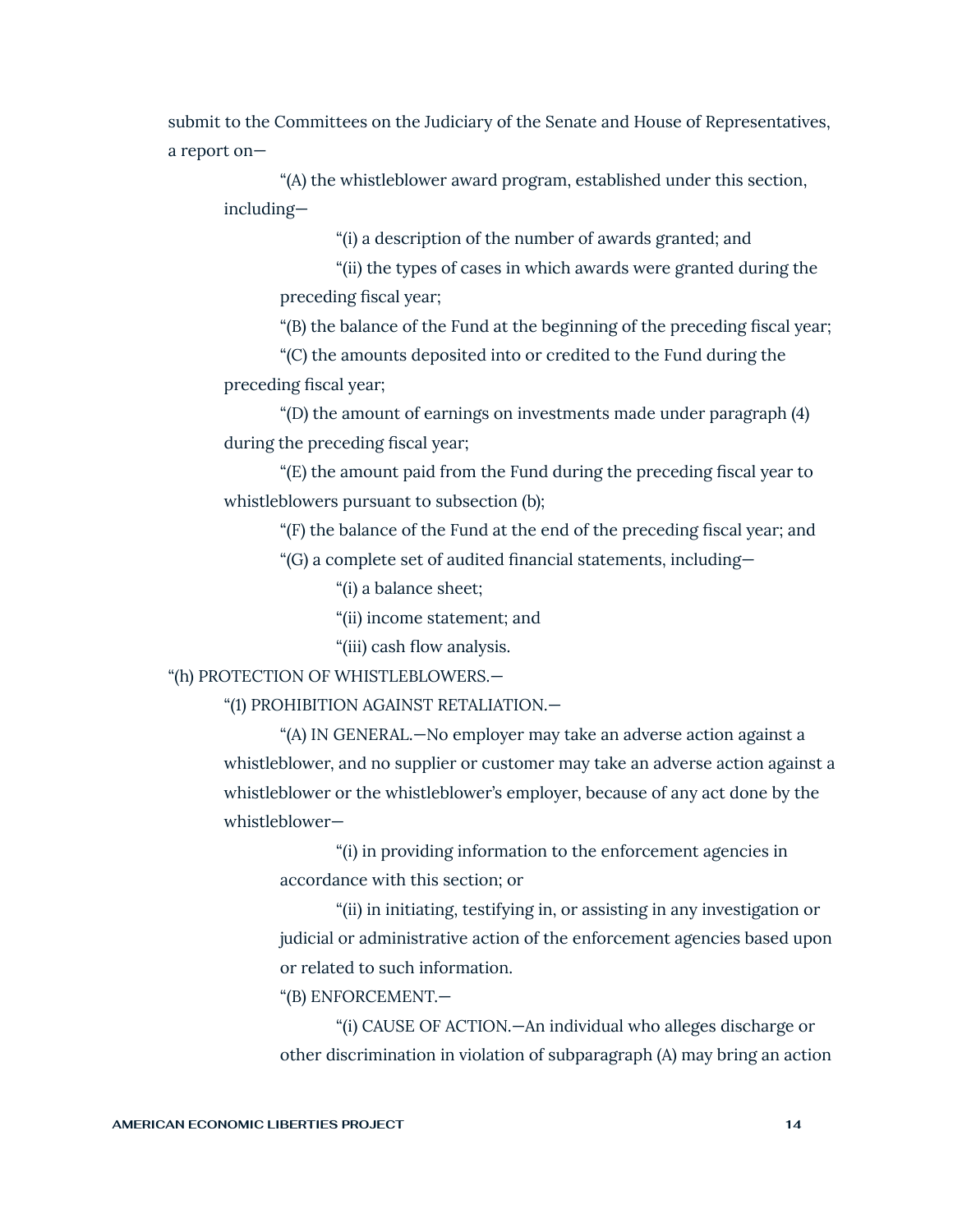under this subsection in the appropriate district court of the United States for the relief provided in subparagraph (C).

"(ii) SUBPOENAS.—A subpoena requiring the attendance of a witness at a trial or hearing conducted under this section may be served at any place in the United States.

"(iii) STATUTE OF LIMITATIONS.—

"(I) IN GENERAL.—An action under this subsection may not be brought—

> "(aa) more than 6 years after the date on which the violation of subparagraph (A) occurred; or

"(bb) more than 3 years after the date when facts material to the right of action are known by the employee alleging a violation of subparagraph (A).

"(II) REQUIRED ACTION WITHIN 10 YEARS.—Notwithstanding subclause (I), an action under this subsection may not in any circumstance be brought more than 10 years after the date on which the violation occurs.

"(C) RELIEF.—Relief for an individual prevailing in an action brought under subparagraph (B) shall include—

"(i) reinstatement with the same seniority status that the individual would have had, but for the discrimination;

"(ii) 2 times the amount of back pay otherwise owed to the individual, with interest; and

"(iii) compensation for litigation costs, expert witness fees, and reasonable attorneys' fees.

"(2) CONFIDENTIALITY.—

"(A) IN GENERAL.—Except as provided in subparagraphs (B) and (C), the enforcement agencies and any officer or employee of the enforcement agencies shall not disclose any information, including information provided by a whistleblower to the enforcement agencies, which could reasonably be expected to reveal the identity of a whistleblower, except in accordance with the provisions of section 552a of title 5, United States Code, unless and until required to be disclosed to a defendant or respondent in connection with a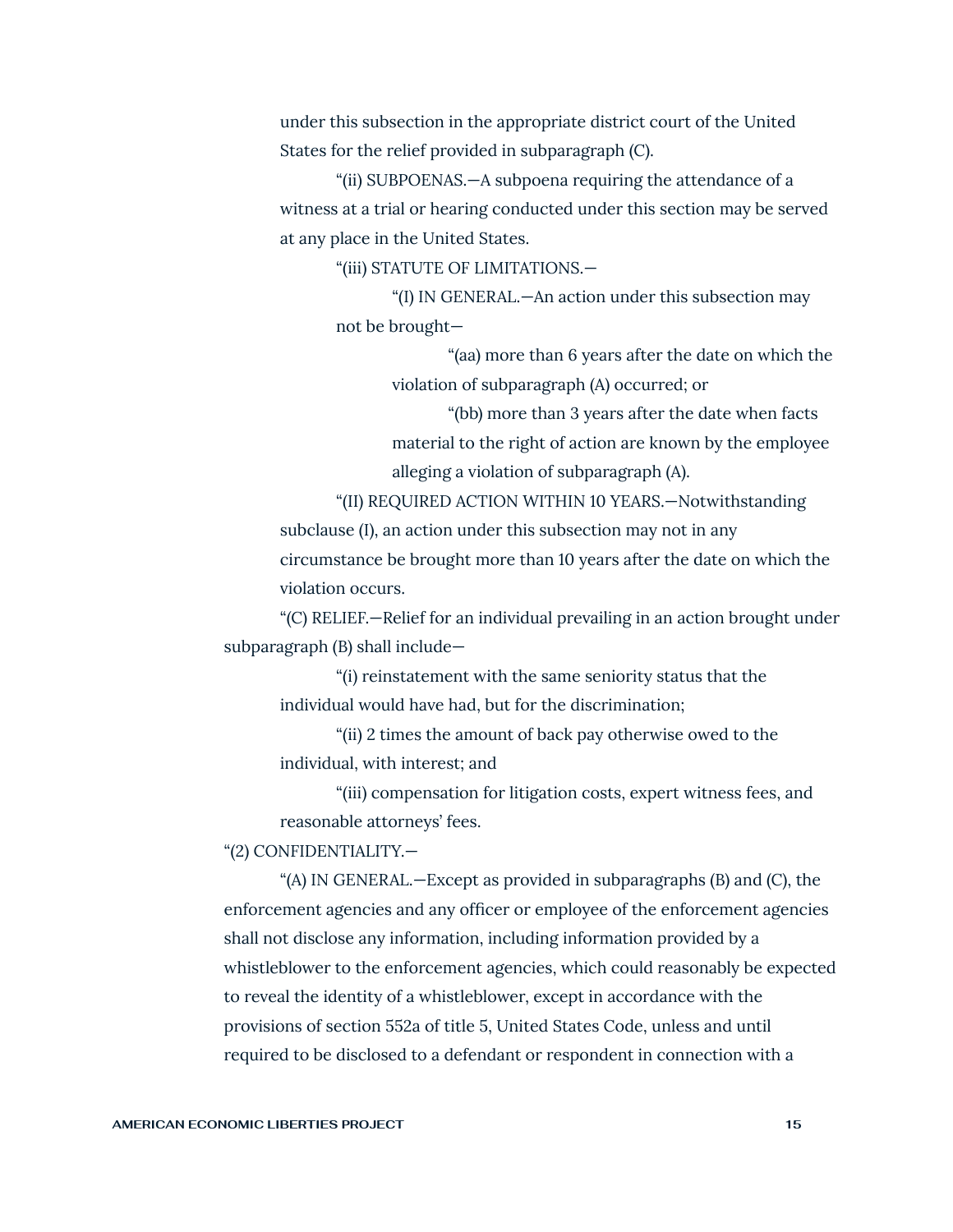public proceeding instituted by the enforcement agencies or any entity described in subparagraph (C). For purposes of section 552 of title 5, United States Code, this paragraph shall be considered a statute described in subsection (b)(3)(B) of such section.

"(B) EXEMPTED STATUTE.—For purposes of section 552 of title 5, United States Code, this paragraph shall be considered a statute described in subsection  $(b)(3)(B)$  of such section 552.

"(C) RULE OF CONSTRUCTION.—Nothing in this section is intended to limit, or shall be construed to limit, the ability of the Attorney General to present such evidence to a grand jury or to share such evidence with potential witnesses or defendants in the course of an ongoing criminal investigation.

"(D) AVAILABILITY TO GOVERNMENT AGENCIES.—

"(i) IN GENERAL.—Without the loss of its status as confidential in the hands of the enforcement agencies, all information referred to in subparagraph (A) may, in the discretion of the enforcement agencies, when determined by the enforcement agencies to be necessary to accomplish the purposes of this Act and to protect investors, be made available to—

"(I) each other;

"(II) an appropriate regulatory authority;

"(III) a self-regulatory organization;

"(IV) a State attorney general;

"(V) any appropriate State regulatory authority;

"(VI) the Public Company Accounting Oversight Board;

"(VII) a foreign antitrust or regulatory authority; and

"(VIII) a foreign law enforcement authority.

"(ii) CONFIDENTIALITY.—

"(I) IN GENERAL.—Each of the entities described in subclauses (I) through (VIII) of clause (i) shall maintain such information as confidential in accordance with the requirements established under subparagraph (A).

"(II) FOREIGN AUTHORITIES.—Each of the entities described in subclauses (VII) and (VIII) of clause (i) shall maintain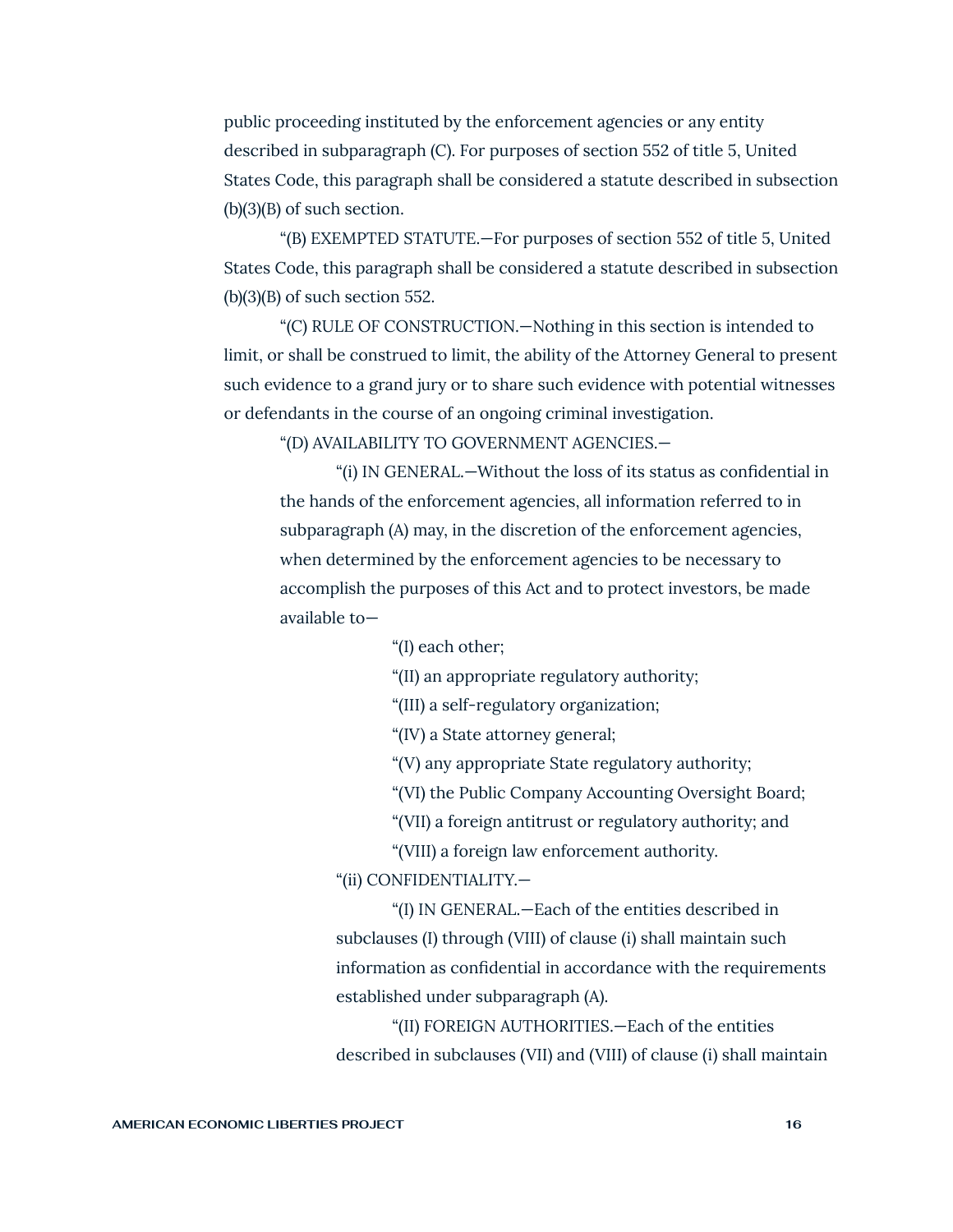such information in accordance with such assurances of confidentiality as the enforcement agencies determines appropriate.

"(3) RIGHTS RETAINED.—Nothing in this section shall be deemed to diminish the rights, privileges, or remedies of any whistleblower under any Federal or State law, or under any collective bargaining agreement.

"(i) PROVISION OF FALSE INFORMATION.—A whistleblower shall not be entitled to an award under this section if the whistleblower—

"(1) knowingly and willfully makes any materially false, fictitious, or fraudulent statement or representation; or

"(2) uses any false writing or document knowing the writing or document contains any materially false, fictitious, or fraudulent statement or entry.

"(j) RULEMAKING AUTHORITY.—The enforcement agencies shall have the authority to issue such rules and regulations as may be necessary or appropriate to implement the provisions of this section consistent with the purposes of this section.".

(c) STUDY OF WHISTLEBLOWER PROTECTION PROGRAM.—

(1) STUDY.—The Inspectors General of the enforcement agencies shall conduct a study of the whistleblower protections established under the amendments made by this section, including—

(A) whether the final rules and regulation issued under the amendments made by this section have made the whistleblower protection program (referred to in this subsection as the "program") clearly defined and user-friendly;

(B) whether the program is promoted on the website of the enforcement agencies and has been widely publicized;

(C) whether the enforcement agencies is prompt in—

(i) responding to—

(I) information provided by whistleblowers; and

(II) applications for awards filed by whistleblowers;

(ii) updating whistleblowers about the status of their applications;

and

(iii) otherwise communicating with the interested parties;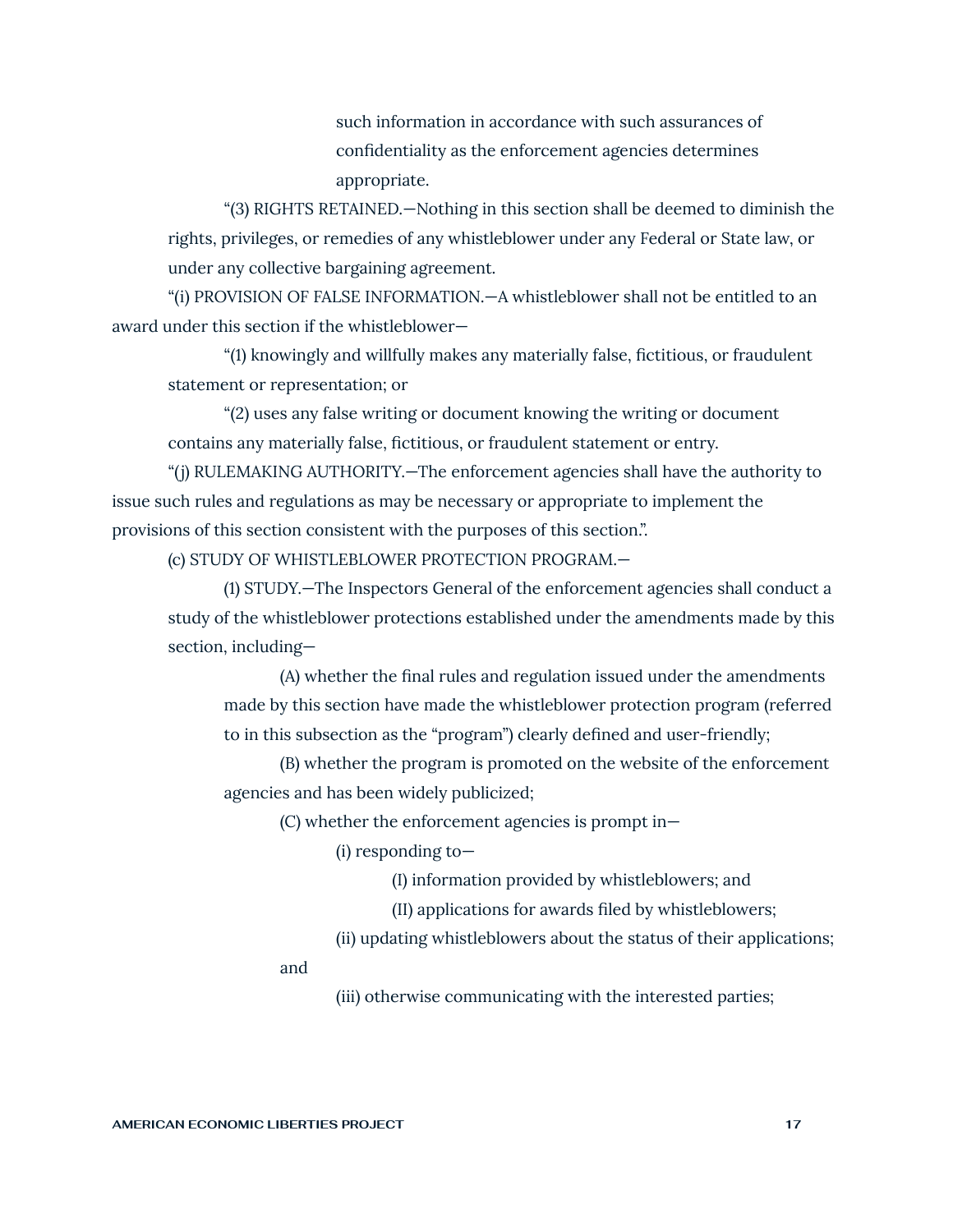(D) whether the minimum and maximum reward levels are adequate to entice whistleblowers to come forward with information and whether the reward levels are so high as to encourage illegitimate whistleblower claims;

(E) whether the appeals process has been unduly burdensome for the enforcement agencies;

(F) whether the funding mechanism for the Price-Fixing Consumer Protection Fund is adequate; and

(I) such other matters as the Inspectors General deem appropriate. (2) REPORT.—Not later than 30 months after the date of enactment of this Act, the Inspectors General shall—

(A) submit a report on the findings of the study required under paragraph (1) to the Committees on the Judiciary of the Senate and House of Representatives; and

(B) make the report described in subparagraph (A) available to the public through publication of the report on the website of the enforcement agencies.

#### **SEC. 5. IMPLEMENTATION AND TRANSITION PROVISIONS.**

(a) IMPLEMENTING RULES.—The enforcement agencies shall issue final regulations implementing section 3 and 4 of this Act, not later than 270 days after the date of its enactment.

(b) ORIGINAL INFORMATION.—Information provided to the enforcement agencies in writing by a whistleblower shall not lose the status of original information solely because the whistleblower provided the information prior to the effective date of the regulations, if the information is provided by the whistleblower after the date of enactment of this subtitle.

(c) AWARDS.—A whistleblower may receive an award pursuant to this Act, regardless of whether any violation of a provision of the securities laws, or a rule or regulation thereunder, underlying the judicial or administrative action upon which the award is based, occurred prior to the date of enactment of this Act.

(d) ADMINISTRATION AND ENFORCEMENT.—The enforcement agencies shall each establish a separate office to administer and enforce the provisions of this Act. Such office shall report annually to the Committees on the Judiciary of the Senate and House of Representatives on its activities, whistleblower complaints, and the response of the enforcement agencies to such complaints.